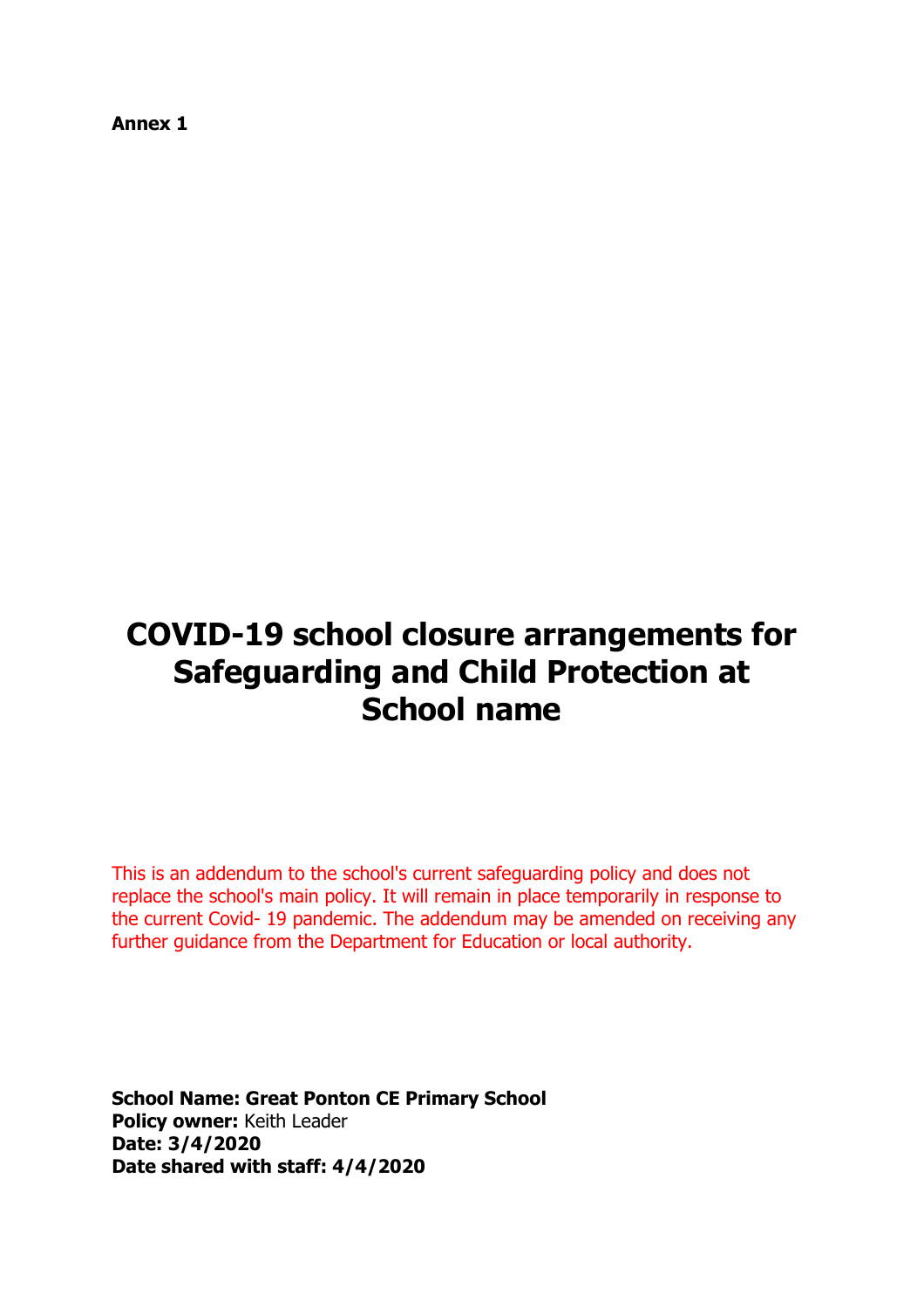# <span id="page-1-0"></span>**Context**

From 20<sup>th</sup> March 2020 parents were asked to keep their children at home, wherever possible, and for schools to remain open only for those children of workers critical to the COVID-19 response - who absolutely need to attend. [Covid-19-safeguarding-in-schools-update](https://www.gov.uk/government/publications/covid-19-safeguarding-in-schools-colleges-and-other-providers/coronavirus-covid-19-safeguarding-in-schools-colleges-and-other-providers)

Schools and all childcare providers were asked to provide care for a limited number of children - children who are vulnerable, and children whose parents are critical to the COVID-19 response and cannot be safely cared for at home.

This addendum of the Great Ponton Safeguarding and Child Protection policy contains details of our individual safeguarding arrangements in the following areas:

| 5. |  |
|----|--|
| 6. |  |
|    |  |
|    |  |
|    |  |
|    |  |
|    |  |
|    |  |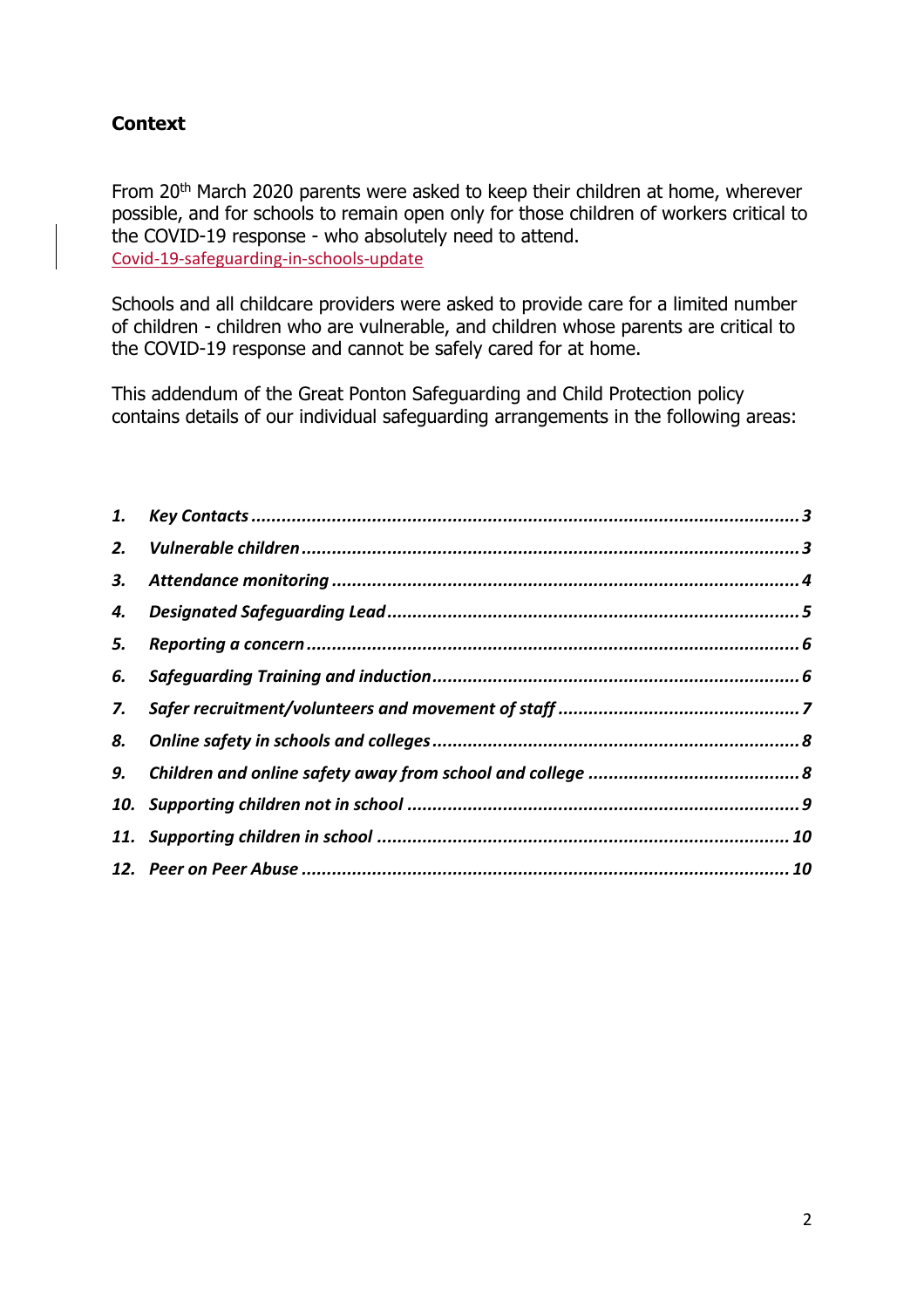# **1.Key contacts**

The following information will be displayed and updated in the school on a daily basis.

| <b>Role</b>          | <b>Name</b>     | <b>Contact</b><br>number | <b>Email</b>                           |
|----------------------|-----------------|--------------------------|----------------------------------------|
| Designated           | Keith           | 01476                    | Keith.leader@greatponton.lincs.sch.uk  |
| Safeguarding<br>Lead | Leader          | 530306                   |                                        |
| Deputy               | Joanne          | 01476                    | Joanne.oliver@greatponton.lincs.sch.uk |
| Designated           | Oliver          | 530306                   |                                        |
| Safeguarding         |                 |                          |                                        |
| Leads                |                 |                          |                                        |
| <b>Headteacher</b>   | Keith           | 01476                    | Keith.leader@greatponton.lincs.sch.uk  |
|                      | Leader          | 530306                   |                                        |
| Chair of             | Dave            | 01476                    | Dave.simmonds@greatponton.lincs.sch.uk |
| Governors            | <b>Simmonds</b> | 530306                   |                                        |
| Safeguarding         | Julie           | 01476                    | Julie.parish@greatponton.lincs.sch.uk  |
| Governor             | Parish          | 530306                   |                                        |

# <span id="page-2-0"></span>**2.Vulnerable children**

Vulnerable children include those who have a social worker and those children and young people up to the age of 25 with education, health and care (EHC) plans.

Those who have a social worker include children who have a Child Protection Plan and those who are looked after by the Local Authority. A child may also be deemed to be vulnerable if they have been assessed as being in need or otherwise meet the definition in section 17 of the Children Act 1989.

Those with an EHC plan will be risk-assessed in consultation with the Local Authority and parents, to decide whether they need to continue to be offered a school or college place in order to meet their needs, or whether they can safely have their needs met at home. This could include, if necessary, carers, therapists or clinicians visiting the home to provide any essential services. Many children and young people with EHC plans can safely remain at home.

Eligibility for free school meals in itself should not be the determining factor in assessing vulnerability.

Senior leaders, especially the Designated Safeguarding Lead (and deputy) know who our most vulnerable children are. They have the flexibility to offer a place to those on the edge of receiving children's social care support.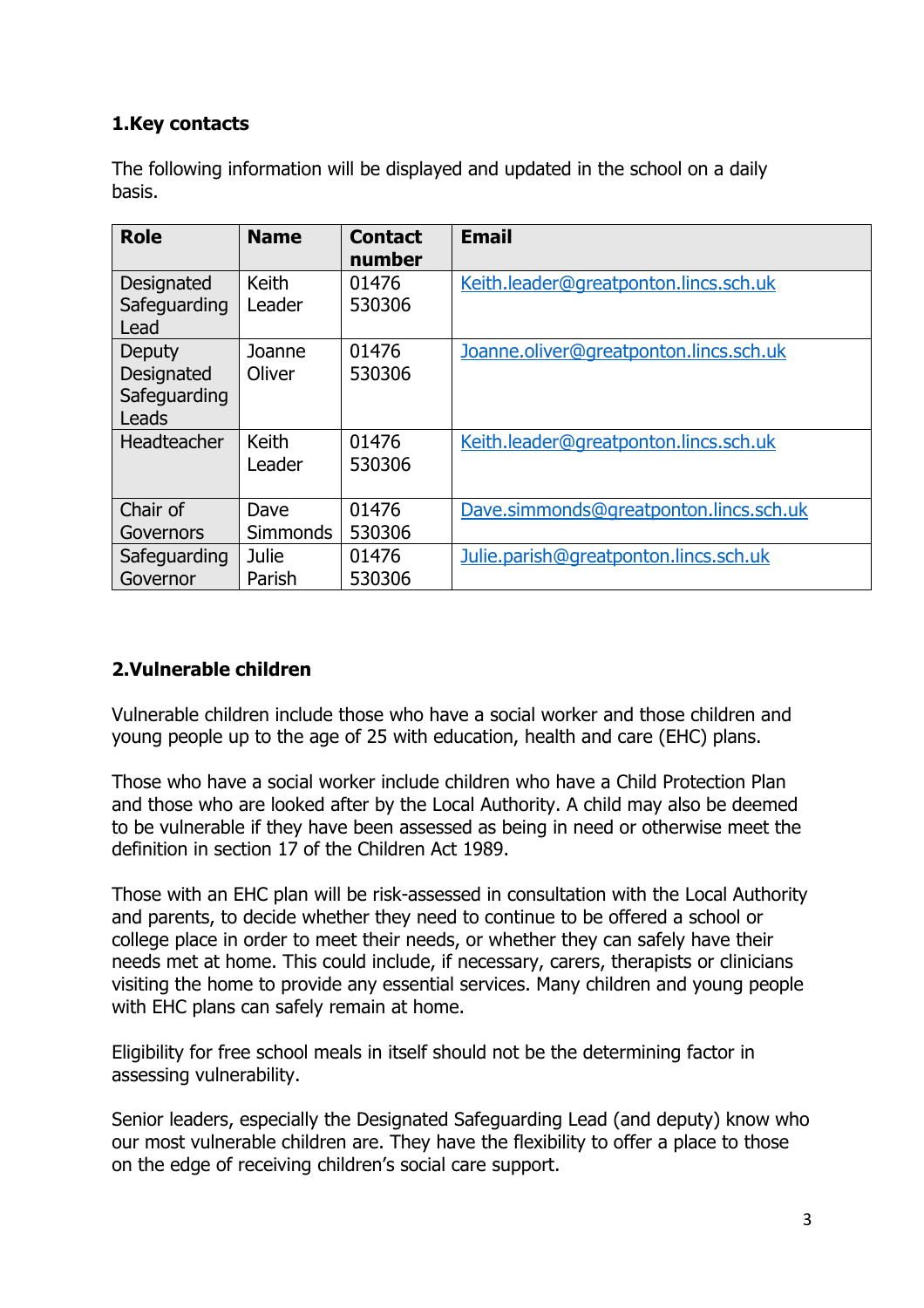The school will continue to work with and support children's social workers to help protect vulnerable children. This includes working with and supporting children's social workers and the local authority virtual school head (VSH) for looked-after and previously looked-after children. The lead person for this will be: Keith Leader

There is an expectation that vulnerable children who have a social worker will attend an education setting, so long as they do not have underlying health conditions that put them at increased risk. In circumstances where a parent does not want to bring their child to an education setting, and their child is considered vulnerable, the social worker and the school will explore the reasons for this directly with the parent.

Where parents are concerned about the risk of the child contracting COVID19, the school or the social worker will talk through these anxieties with the parent/carer following the advice set out by Public Health England.

The school will encourage our vulnerable children and young people to attend a school, including remotely if needed.

If a child is temporarily attending another school during this period, the school will ensure that any communication received by other agencies and services that impact on the safety and wellbeing of the child will be shared with the school that the child is temporarily attending. This includes notifications from the Police as part of the Operation Encompass initiative in response to domestic violence.

#### <span id="page-3-0"></span>**3.Attendance monitoring**

Local authorities and education settings do not need to complete their usual day-today attendance processes to follow up on non-attendance.

If the school has any children in attendance (e.g. because they are vulnerable or their parent(s) / carers are critical workers) we will submit the daily attendance sheet to the DfE by 12 noon -

[https://www.gov.uk/government/publications/coronavirus-covid-19-attendance](https://www.gov.uk/government/publications/coronavirus-covid-19-attendance-recording-for-educational-settings)[recording-for-educational-settings](https://www.gov.uk/government/publications/coronavirus-covid-19-attendance-recording-for-educational-settings)

If the school has closed, we will complete the return once as requested by the DfE.

The school and social workers will agree with parents/carers whether children in need should be attending school – the school will then follow up on any pupil that they were expecting to attend, who does not. The school will also follow up with any parent or carer who has arranged care for their child(ren) and subsequently do not attend.

HOW WILL THIS LOOK IN YOUR SCHOOL?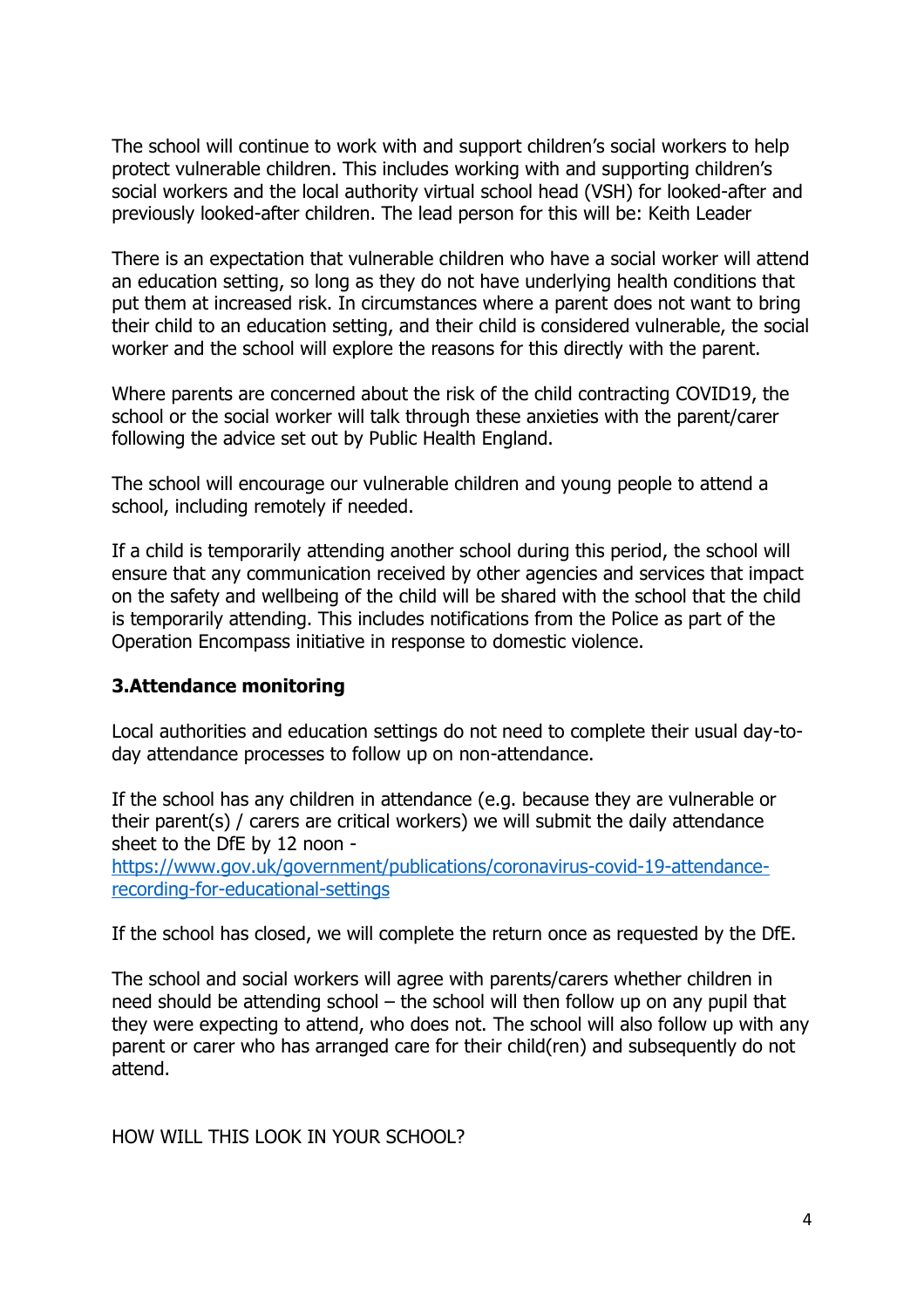To support the above, the school will, when communicating with parents/carers, confirm emergency contact numbers are correct and ask for any additional emergency contact numbers where they are available.

In all circumstances where a vulnerable child does not take up their place at school, or discontinues, the school will follow the procedures in the attached document;



#### <span id="page-4-0"></span>**4. Designated Safeguarding Lead**

#### **The school will ensure information is displayed and updated daily depending on whom is available for work.**

The information will include the name of the Designated Safeguarding Lead (DSL) and a Deputy DSL. It will also include the Senior Leader responsible for coordinating the safeguarding arrangements in the school.

The optimal scenario is to have a trained DSL (or deputy) available on site. Where this is not the case a trained DSL (or deputy) will be available to be contacted via phone or online video - for example when working from home.

\*Where a trained DSL (or deputy) is not on site, in addition to the above, a senior leader will assume responsibility for co-ordinating safeguarding on site.

This might include updating and managing access to child protection online management system, CPOMS and liaising with the offsite DSL (or deputy) and as required liaising with children's social workers where they require access to children in need and/or to carry out statutory assessments at the school or college.

It is important that all school staff and volunteers have access to a trained DSL (or deputy). On each day, the staff on site will be made aware of who that person is and how to contact them.

The DSL will continue to engage with social workers, and attend all multi-agency meetings, which can be done remotely.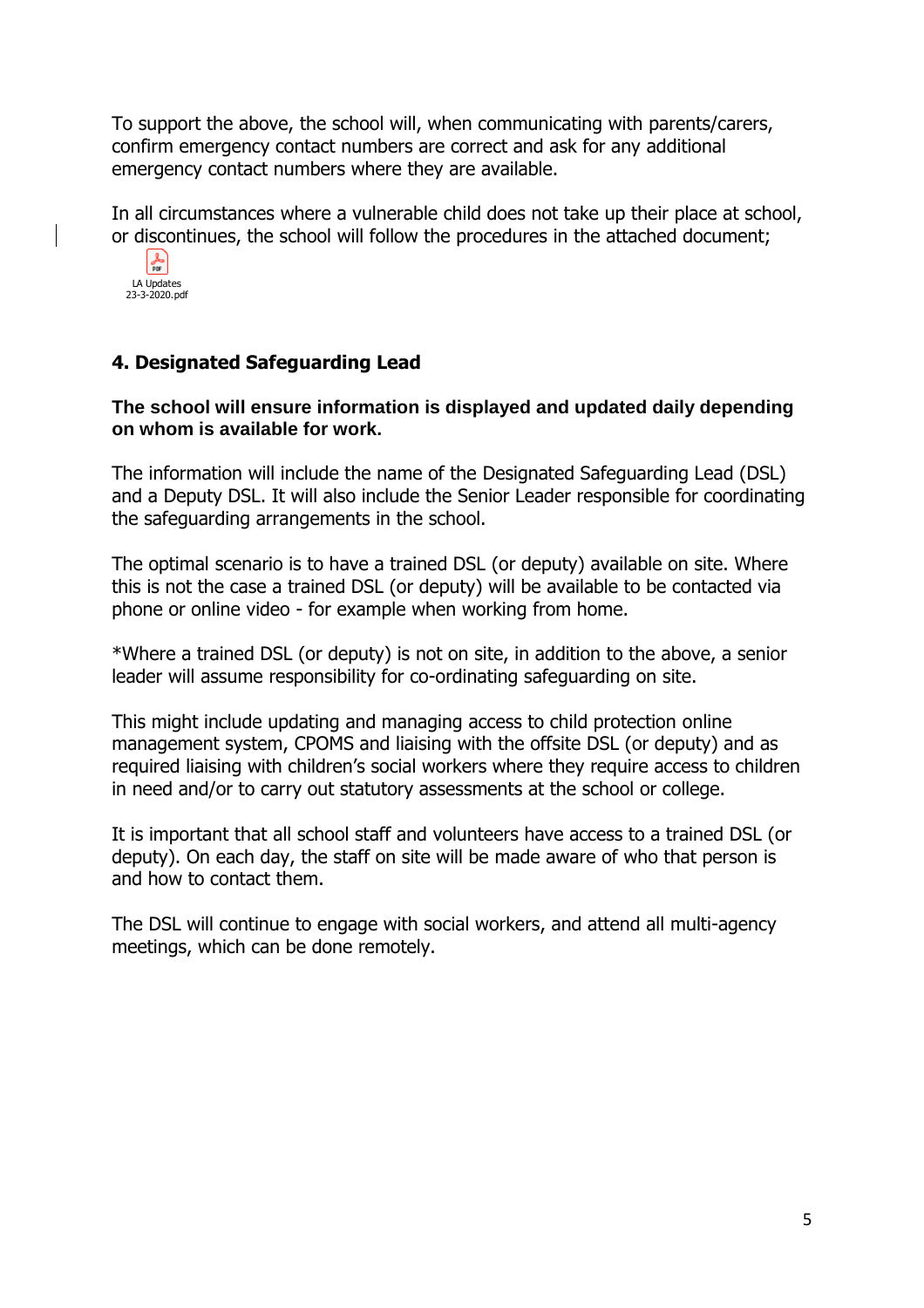# <span id="page-5-0"></span>**5. Reporting a concern**

Where staff have a concern about a child, they should continue to follow the process outlined in the school Safeguarding Policy, this includes making a report via CPOMS, which can be done remotely.

If a member of staff cannot access their CPOMS from home, they should email the Designated Safeguarding Lead and Senior Leader. This will ensure that the concern is received.

Staff are reminded of the need to report any concern immediately and without delay.

Where staff are concerned about an adult working with children in the school, they should report the concern to the Headteacher/Senior Leader immediately. If there is a requirement to make a notification to the Headteacher/Senior leader whilst away from school, this should be done verbally and followed up with an email.

Concerns about the Headteacher/Senior Leader should be directed to the Chair of Governors of the school that employs them: Dave Simmonds

#### <span id="page-5-1"></span>**6. Safeguarding Training and induction**

Face to face DSL training is not taking place whilst there remains a threat of the COVID 19 virus.

For the period COVID-19 measures are in place, a DSL (or deputy) who has been trained and is following the 6 Year Safeguarding training pathway, should continue to be classed as a trained DSL (or deputy) even if they miss their face to face training, but have completed the eLearnings identified on the pathway. Online safeguarding training should be completed as soon as possible by logging into the LSCP account

Members of staff already booked on or intending to book on the face to face 2 day safeguarding training will access the online 'Awareness of Child Abuse and Neglect Core. Others members of staff in need of safeguarding training should follow the 6 year pathway but do not need to attend the face to face training.

All existing school staff have had safeguarding training and have read part 1 and 5 of Keeping Children Safe in Education (2019). The DSL should communicate with staff any new local arrangements, so they know what to do if they are worried about a child.

Where new staff are recruited, or new volunteers enter the school, they will continue to be provided with a safeguarding induction.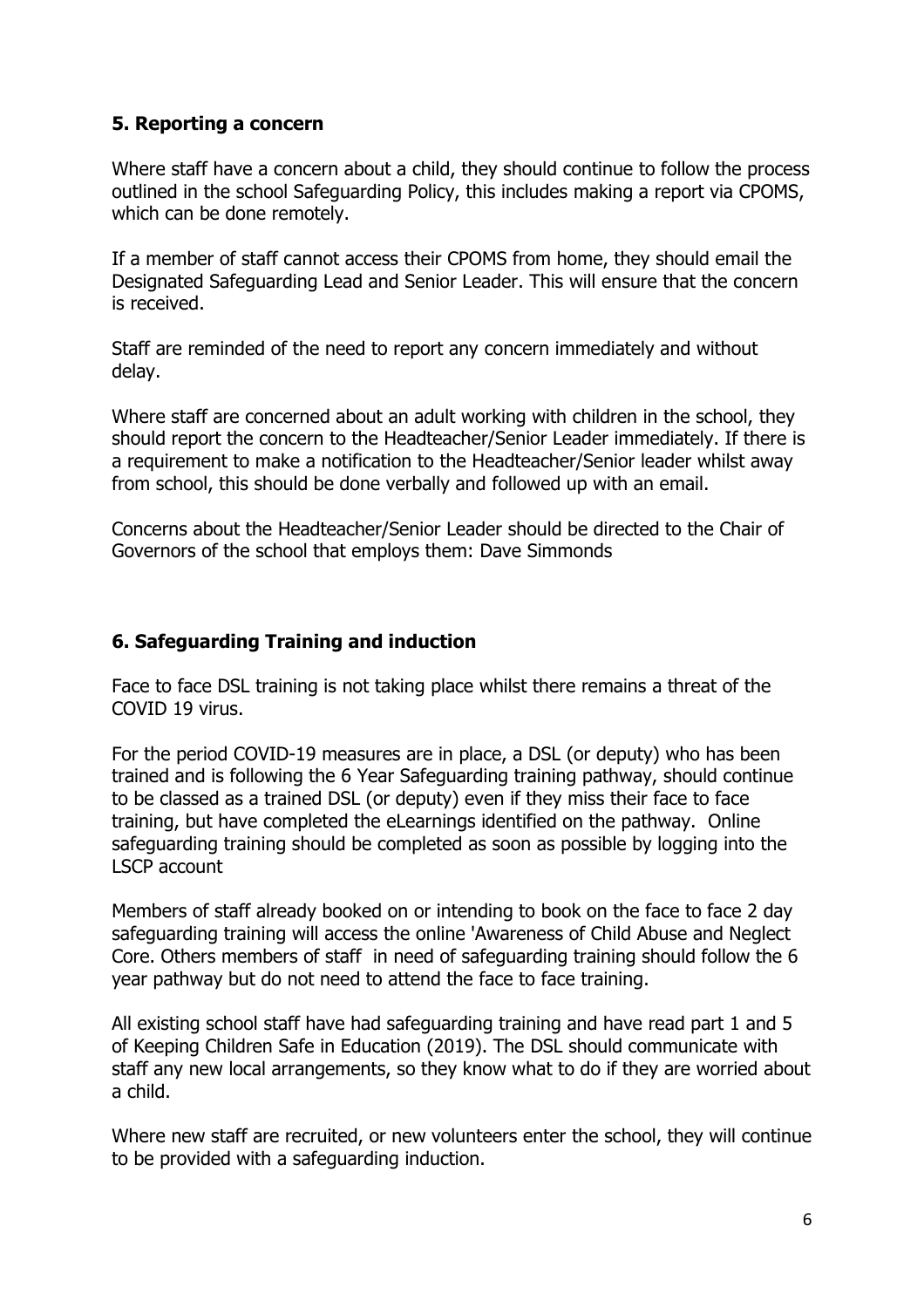If staff are deployed from another education or children's workforce setting to our school, we will take into account the DfE supplementary guidance on safeguarding children during the COVID-19 pandemic and will accept portability as long as the current employer confirms in writing that:-

- the individual has been subject to an enhanced DBS and children's barred list check
- there are no known concerns about the individual's suitability to work with children
- there is no ongoing disciplinary investigation relating to that individual

For movement within a Trust or between schools, the schools should seek assurance that the member of staff has received appropriate safeguarding training.

Upon arrival, they will be given a copy of the receiving setting's child protection policy, confirmation of local processes and confirmation of DSL arrangements.

# <span id="page-6-0"></span>**7. Safer recruitment/volunteers and movement of staff**

It remains essential that people who are unsuitable are not allowed to enter the children's workforce or gain access to children. When recruiting new staff, the school will continue to follow the relevant safer recruitment processes for their setting, including, as appropriate, relevant sections in part 3 of Keeping Children Safe in Education (2019) (KCSIE).

In response to COVID-19, the Disclosure and Barring Service (DBS) has made changes to its guidance on standard and enhanced DBS ID checking to minimise the need for face-to-face contact.

If staff are deployed from another education or children's workforce setting to our school, we will take into account the DfE supplementary guidance on safeguarding children during the COVID-19 pandemic and will accept portability as long as the current employer confirms in writing that:-

- the individual has been subject to an enhanced DBS and children's barred list check
- there are no known concerns about the individual's suitability to work with children
- there is no ongoing disciplinary investigation relating to that individual

Where the school are utilising volunteers, we will continue to follow the checking and risk assessment process as set out in paragraphs 167 to 172 of KCSIE. Under no circumstances will a volunteer who has not been checked be left unsupervised or allowed to work in regulated activity.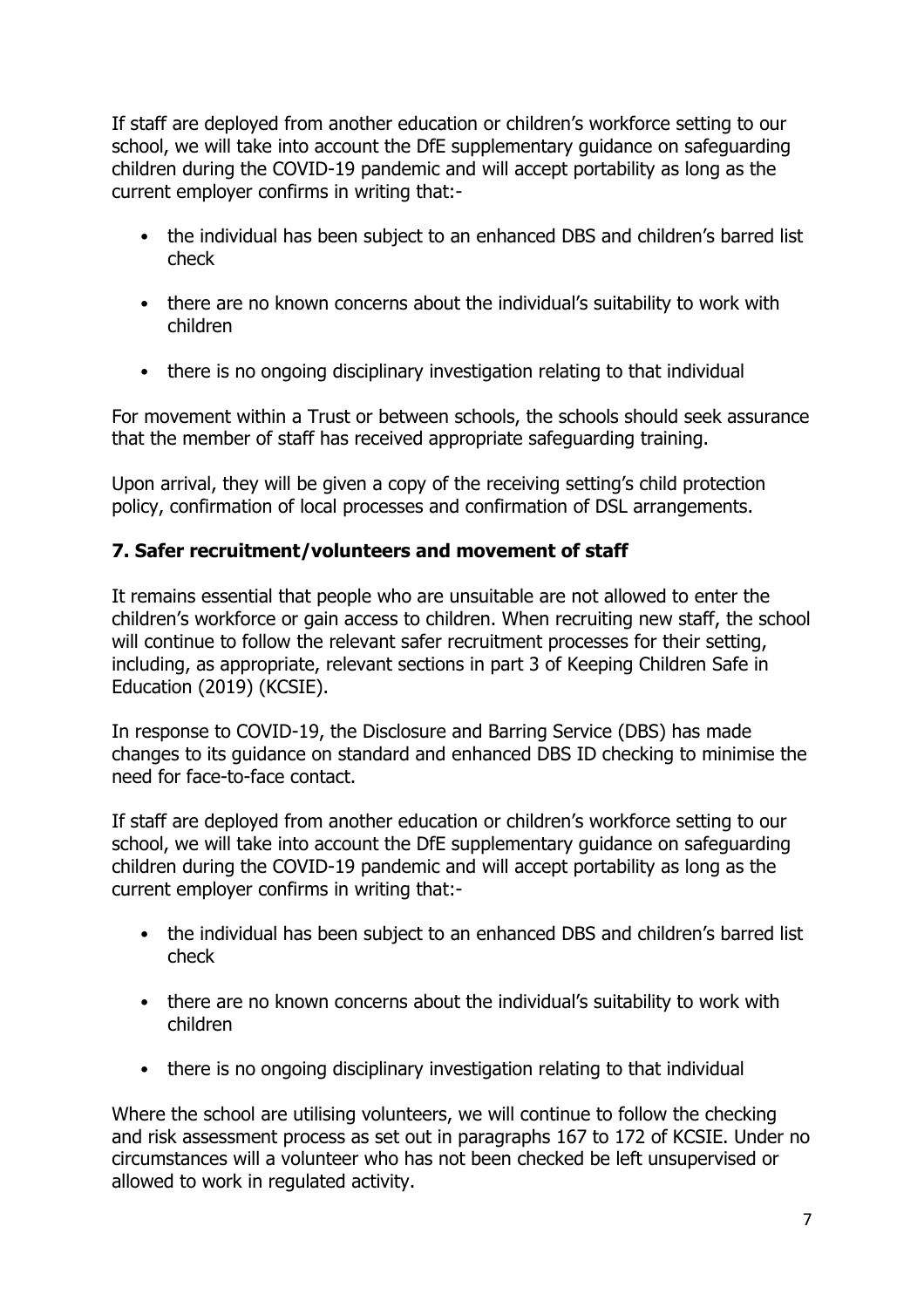The school will continue to follow the legal duty to refer to the DBS anyone who has harmed or poses a risk of harm to a child or vulnerable adult. Full details can be found at paragraph 163 of KCSIE.

The school will continue to consider and make referrals to the Teaching Regulation Agency (TRA) as per paragraph 166 of KCSIE and the TRA's 'Teacher misconduct advice for making a referral.

During the COVID-19 period all referrals should be made by emailing [Misconduct.Teacher@education.gov.uk](mailto:Misconduct.Teacher@education.gov.uk) after liaising with Lincolnshire LADO Tel: 01522 554674.

Whilst acknowledging the challenge of the current National emergency, it is essential from a safeguarding perspective that any school is aware, on any given day, which staff/volunteers will be in the school or college, and that appropriate checks have been carried out, especially for anyone engaging in regulated activity. As such, the school will continue to keep the single central record (SCR) up to date as outlined in paragraphs 148 to 156 in KCSIE considering proportionate and flexible approach to vetting checks i.e. portability of checks between schools and children's workforce.

#### <span id="page-7-0"></span>**8. Online safety in schools and colleges**

The school will continue to provide a safe environment, including online. This includes the use of an online filtering system.

Where students are using computers in school, appropriate supervision will be in place.

#### <span id="page-7-1"></span>**9. Children and online safety away from school and college**

It is important that all staff who interact with children, including online, continue to look out for signs a child may be at risk. Any such concerns should be dealt with as per the Safeguarding and Child Protection Policy and where appropriate referrals should still be made to children's social care and as required, the police.

Online teaching should follow the same principles as set out in the school code of conduct.

The school will ensure any use of online learning tools and systems is in line with privacy and data protection/GDPR requirements.

Below are some things to consider when delivering virtual lessons, especially where webcams are involved: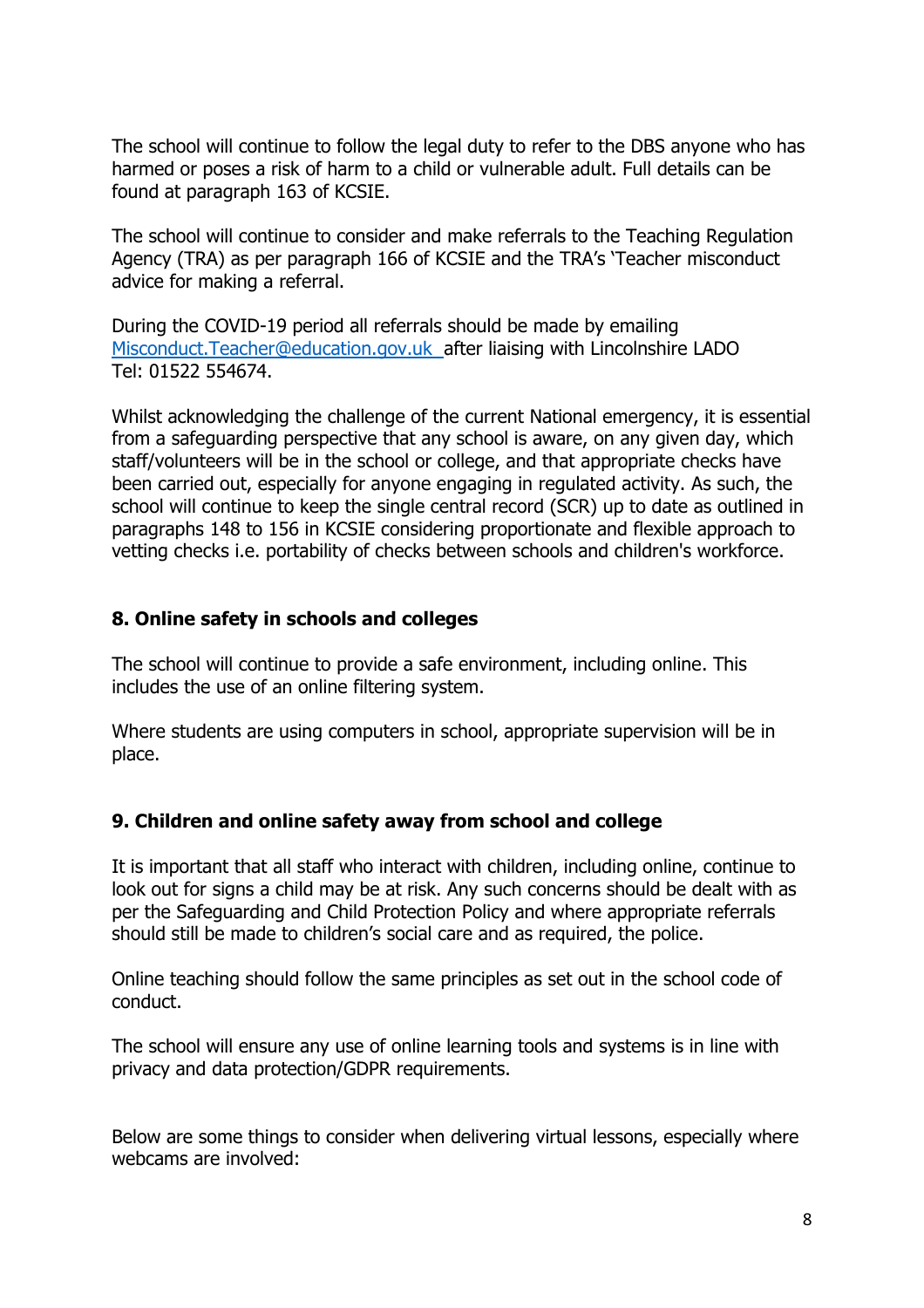- No 1:1s, groups only
- Staff and children must wear suitable clothing, as should anyone else in the household.
- Any computers used should be in appropriate areas, for example, not in bedrooms; and the background should be blurred.
- The live class should be recorded so that if any issues were to arise, the video can be reviewed.
- Live classes should be kept to a reasonable length of time, or the streaming may prevent the family 'getting on' with their day.
- Language must be professional and appropriate, including any family members in the background.
- Staff must only use platforms specified by senior managers and approved by our IT network manager / provider to communicate with pupils
- Staff should record, the length, time, date and attendance of any sessions held.

# <span id="page-8-0"></span>**10. Supporting children not in school**

The school is committed to ensuring the safety and wellbeing of all its Children and Young people.

Where the DSL has identified a child to be on the edge of social care support, or who would normally receive pastoral-type support in school, they should ensure that a robust communication plan is in place for that child or young person.

Details of this plan must be recorded on CPOMS, as should a record of contact made.

The communication plans can include; remote contact, phone contact, door-step visits. Other individualised contact methods should be considered and recorded.

The school and its DSL will work closely with all stakeholders to maximise the effectiveness of any communication plan.

This plan must be reviewed regularly (at least once a fortnight) and where concerns arise, the DSL will consider any referrals as appropriate.

The school will continue to share safeguarding messages on its website and social media pages.

The school recognises that school is a protective factor for children and young people, and the current circumstances, can affect the mental health of pupils and their parents/carers. Teachers at the school need to be aware of this in setting expectations of pupils' work where they are at home.